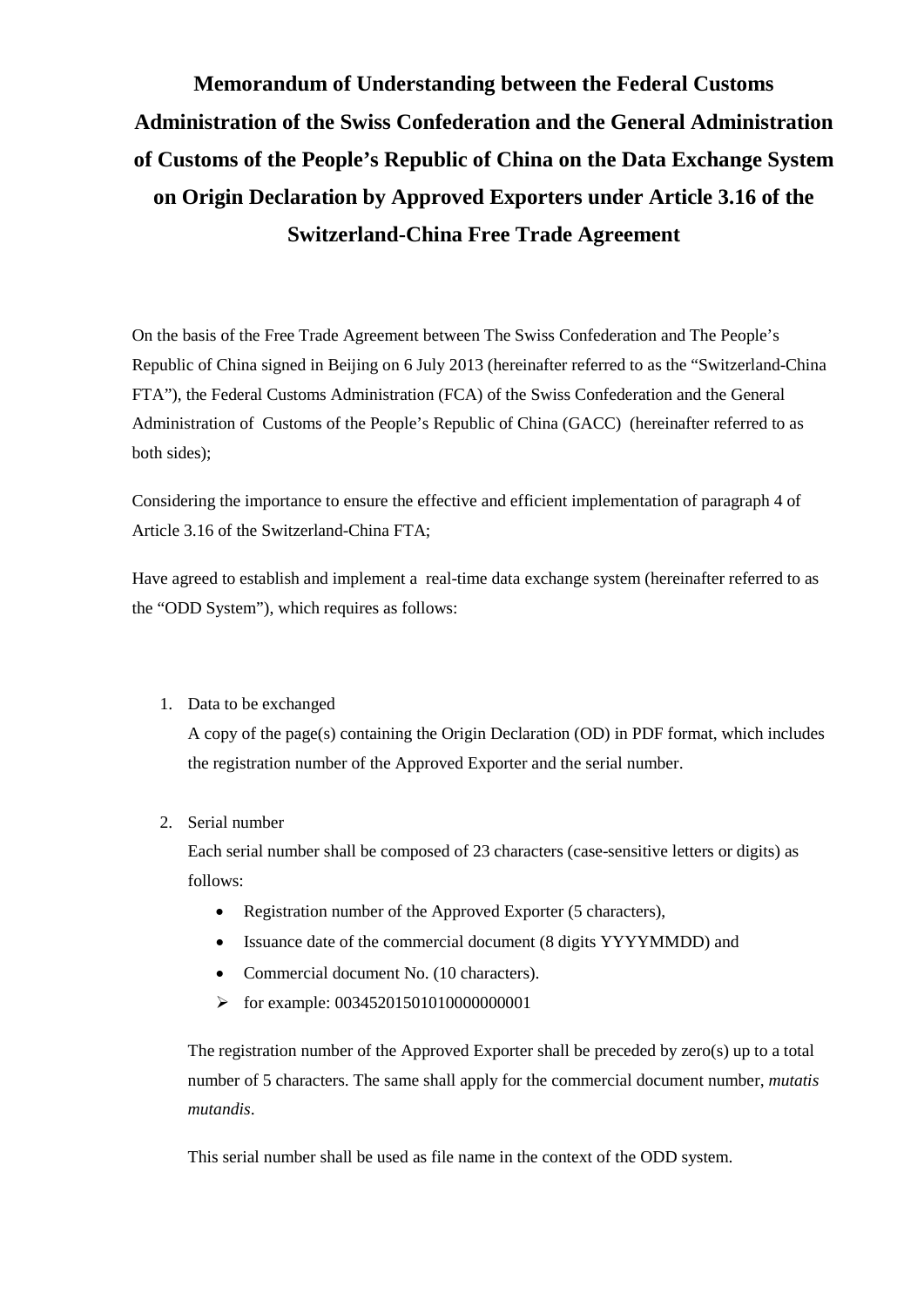- 3. Other requirements
	- Each file name shall be unique. Data with a redundant name, false name or false format will be regarded null and void and rejected by the customs administration of the importing Party.
	- The data is required to be exchanged before the importation of the goods. If any discrepancies are discovered because of the data or missing data, the customs administration of the importing Party should inform the other side of such discrepancies for clarification or verification and - as the case may be - make a decision of preferential treatment based on the verification result according to subparagraph (c) and (d) of Article 3.21 of the Switzerland-China FTA.
	- The submission of OD shall be in accordance with the procedures applicable in the importing Party.
- 4. Data exchange solution is based on :
	- IPSec Virtual Private Network (VPN)
	- Message queue (MQ)
	- Xml message

The technical requirements are set out in the Annex.

5. Concerning the data exchange, the customs administrations shall promptly inform each other when any technical problem occurs.

It is understood that with the introduction of the ODD system developed in accordance with paragraph 4 of Article 3.16 of the Switzerland-China FTA, that system will serve as an instrumental tool to fulfil the requirement of the yearly notification as laid down in that paragraph. Both sides agree not to require the yearly notification, provided an effective and efficient implementation of the ODD system be in place.

This Memorandum of Understanding shall enter into force on the same date as the Switzerland-China FTA enters into force.